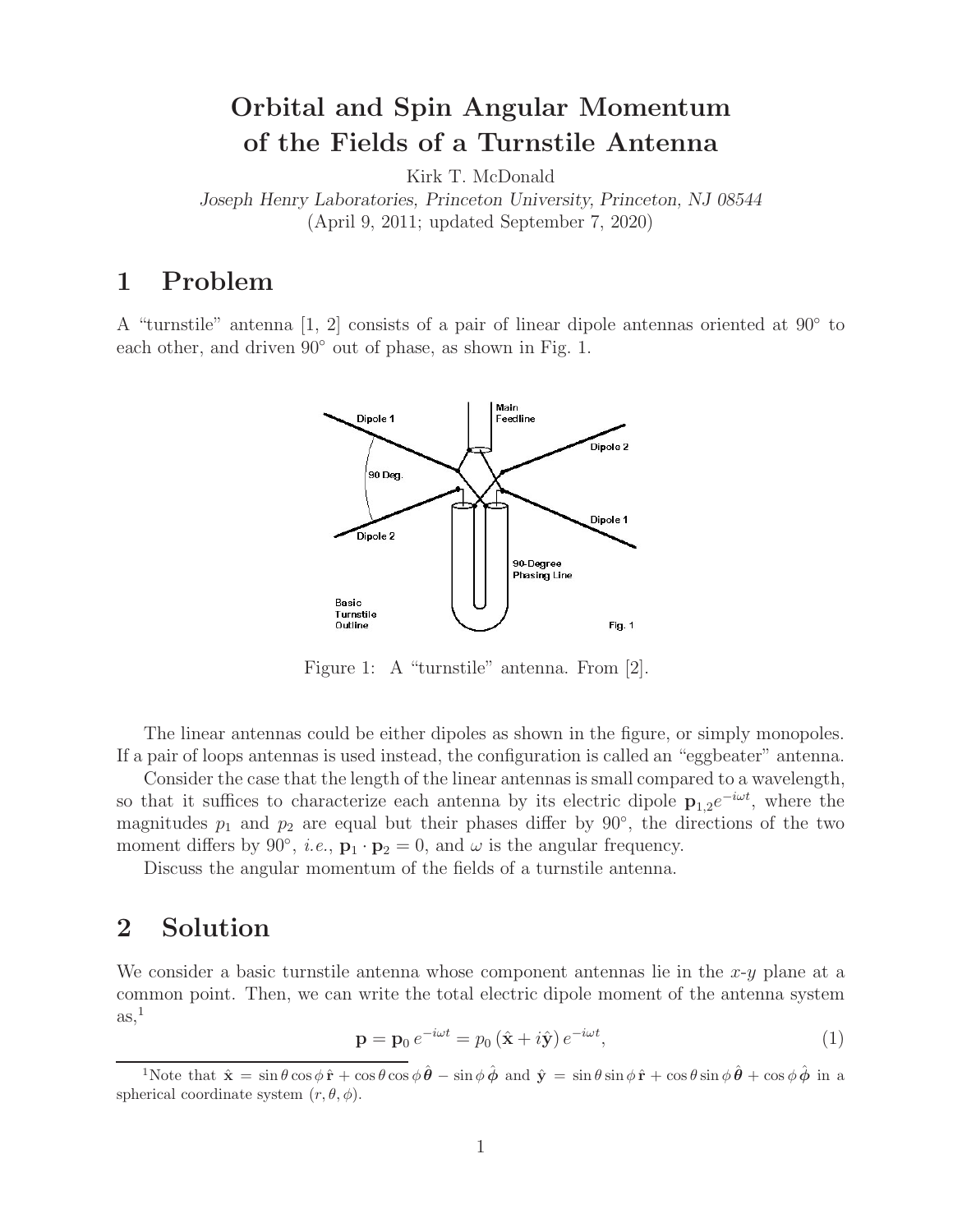where  $p_0$  is a real constant.

In Gaussian units (and in vacuum) these fields can be written as (see, for example, sec. 9.1 of [3]),

$$
\mathbf{E}(\mathbf{r},t) = \left(\frac{k^2}{r}(\hat{\mathbf{r}} \times \mathbf{p}_0) \times \hat{\mathbf{r}} + \left(-\frac{ik}{r^2} + \frac{1}{r^3}\right) (3(\mathbf{p}_0 \cdot \hat{\mathbf{r}}) \hat{\mathbf{r}} - \mathbf{p}_0) \right) e^{i(kr - \omega t)}, \quad (2)
$$

$$
\mathbf{B}(\mathbf{r},t) = \left(\frac{k^2}{r} + \frac{ik}{r^2}\right)\hat{\mathbf{r}} \times \mathbf{p}_0 e^{i(kr - \omega t)}.
$$
 (3)

where  $\hat{\mathbf{r}} = \mathbf{r}/r$  is the unit vector from the center of the dipole to the observer, c is the speed of light, and  $k = \omega/c$ . The time-average Poynting vector is, in spherical coordinates  $(r, \theta, \phi)$ ,

$$
\langle \mathbf{S} \rangle = \frac{cRe(\mathbf{E} \times \mathbf{B}^*)}{8\pi} \tag{4}
$$

$$
= \frac{ck^4(1+\cos^2\theta)}{8\pi r^2}\hat{\mathbf{r}} - \frac{c}{8\pi}Re\left[\left(\frac{2k^2}{r^4} - \frac{ik^3}{r^3} - \frac{ik}{r^5}\right)\left(2(\mathbf{p}_0\cdot\hat{\mathbf{r}})\mathbf{p}_0^{\star} + (3(\mathbf{p}_0\cdot\hat{\mathbf{r}})(\mathbf{p}_0^{\star}\cdot\hat{\mathbf{r}}) + 2p_0^2)\hat{\mathbf{r}}\right)\right].
$$

The time average density of field momentum is  $\langle S \rangle /c^2$ , so the time-average density of field angular momentum is,

$$
\langle I \rangle = \mathbf{r} \times \frac{\langle \mathbf{S} \rangle}{c^2} = -\frac{1}{4\pi c} Re \left[ \left( \frac{2k^2}{r^3} - \frac{ik^3}{r^2} - \frac{ik}{r^4} \right) (\mathbf{p}_0 \cdot \hat{\mathbf{r}}) \hat{\mathbf{r}} \times \mathbf{p}_0^{\star} \right]. \tag{5}
$$

We now restrict our attention to the far zone where the electromagnetic fields are,

$$
\mathbf{B} = k^2 \frac{e^{i(kr - \omega t)}}{r} \hat{\mathbf{r}} \times \mathbf{p}_0, \qquad \mathbf{E} = \mathbf{B} \times \hat{\mathbf{r}} = \frac{k^2 e^{i(kr - \omega t}}{r} (\mathbf{p}_0 - (\mathbf{p}_0 \cdot \hat{\mathbf{r}}) \hat{\mathbf{r}}), \tag{6}
$$

whose components in spherical coordinates are,

$$
E_r = B_r = \hat{\mathbf{r}} \cdot \mathbf{B} = 0,\tag{7}
$$

$$
E_{\theta} = B_{\phi} = p_0 k^2 \frac{e^{i(kr - \omega t)}}{r} \cos \theta (\cos \phi + i \sin \phi), \tag{8}
$$

$$
E_{\phi} = -B_{\theta} = -p_0 k^2 \frac{e^{i(kr - \omega t)}}{r} (\sin \phi - i \cos \phi), \tag{9}
$$

noting that  $\hat{\mathbf{r}} \times \hat{\mathbf{x}} = \sin \phi \, \hat{\boldsymbol{\theta}} + \cos \theta \cos \phi \, \hat{\boldsymbol{\phi}}$ , and  $\hat{\mathbf{r}} \times \hat{\mathbf{y}} = -\cos \phi \, \hat{\boldsymbol{\theta}} + \cos \theta \sin \phi \, \hat{\boldsymbol{\phi}}$ . In the plane of the antenna,  $\theta = 90^{\circ}$ , the electric field has no  $\theta$  component, and hence no z component; the turnstile radiation in the horizontal plane is horizontally polarized. In the vertical direction,  $\theta = 0^{\circ}$  or 180°, the radiation is circularly polarized. For intermediate angles  $\theta$  the radiation is elliptically polarized.

The magnitudes of the fields are,

$$
E = B = \frac{p_0 k^2}{r} \sqrt{1 + \cos^2 \theta},
$$
\n(10)

so the time-averaged radiation pattern is,

$$
\frac{d\langle P\rangle}{d\Omega} = \frac{cr^2}{8\pi}B^2 = r^2 \langle S_{\text{far},r}\rangle = \frac{cp_0^2 k^4}{8\pi} (1 + \cos^2 \theta). \tag{11}
$$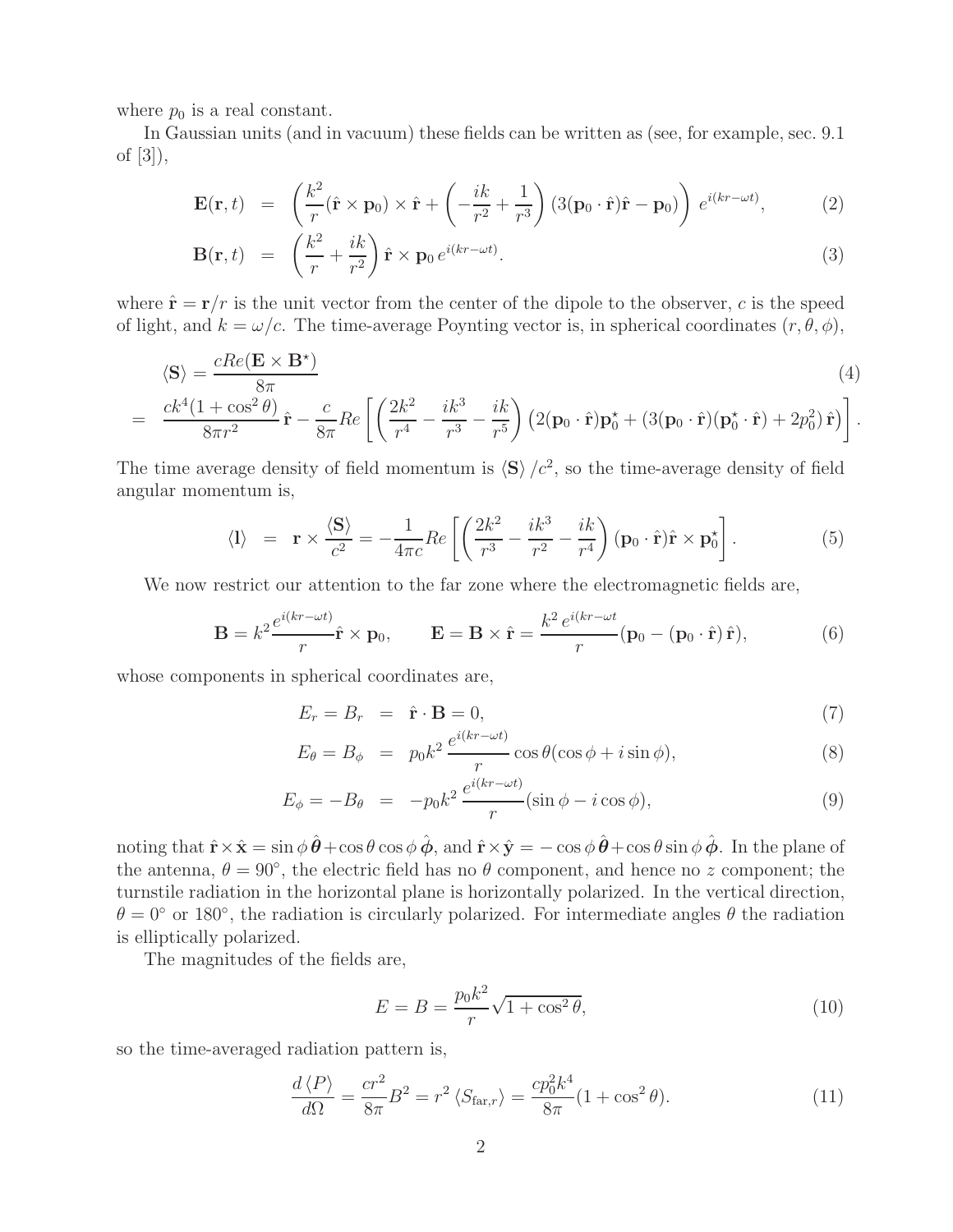The intensity of the radiation varies by a factor of 2 over the sphere. Compared to other simple antennas, this pattern is remarkably isotropic. The radiated power is greatest for  $\theta = 0$  or 180 $\degree$  in which directions the polarization is purely circular. The total time-average radiated power is,

$$
\langle P \rangle = \frac{2cp_0^2 k^4}{3} \,. \tag{12}
$$

The time-average density of angular momentum in the far zone is,<sup>2</sup>

$$
\langle I_{\text{far}} \rangle = \frac{k^3}{4\pi c r^2} Re \left[ i(\mathbf{p}_0 \cdot \hat{\mathbf{r}}) \, \hat{\mathbf{r}} \times \mathbf{p}_0^{\star} \right] = -\frac{p_0^2 k^3}{4\pi c r^2} \sin \theta \, \hat{\boldsymbol{\theta}}. \tag{13}
$$

This density flows radially outward at the speed of light, and we can speak of the rate of radiation of angular momentum in the far zone as,

$$
\frac{d\left\langle \mathbf{L} \right\rangle}{dt d\Omega} = c r^2 \left\langle \mathbf{l}_{\text{far}} \right\rangle = -\frac{c p_0^2 k^3}{4\pi} \sin \theta \,\hat{\boldsymbol{\theta}} = \frac{c p_0^2 k^3}{4\pi} (\sin^2 \theta \,\hat{\mathbf{z}} - \sin \theta \cos \theta \,\hat{\boldsymbol{\rho}}),\tag{14}
$$

where  $\hat{\rho}$  is the radial unit vector in cylindrical coordinates  $(\rho, \phi, z)$ . Integrating over solid angle, we find that,

$$
\frac{d\left\langle \mathbf{L} \right\rangle}{dt} = \frac{2cp_0^2 k^3}{3} \hat{\mathbf{z}} = \frac{\left\langle P \right\rangle}{\omega} \hat{\mathbf{z}},\tag{15}
$$

which seems consistent with the notion that photons have angular momentum  $J = \hbar = U/\omega$ .

#### **2.1 Orbital and Spin Angular Momentum**

The formalism that  $\mathbf{l} = \mathbf{r} \times \mathbf{S}/c^2$  implies that the density (and flow) of angular momentum has no radial component. However, we say that the fields along the z-axis are circularly polarized (and elliptically polarized in general). This suggests that there should be a description in which we can identify an angular momentum with a radial component for the fields along the z-axis.

A decomposition has been given in [4, 5] whereby the total field angular momentum can be written in three terms,

$$
\int 1 d\text{Vol} = \sum_{i} \text{I}_{\text{canonical}, i} + \int \text{I}_{\text{EM}, \text{orbital}} d\text{Vol} + \int \text{I}_{\text{EM}, \text{spin}} d\text{Vol},\tag{16}
$$

 $\mathbf{l}_{\text{canonical}, i} = \mathbf{r} \times \mathbf{p}_{\text{canonical}, i} \,, \qquad \mathbf{l}_{\text{EM}, \text{orbital}} = \mathbf{r} \times \mathbf{p}_{\text{EM}, \text{orbital}}, \qquad \mathbf{l}_{\text{EM}, \text{spin}} = \frac{\mathbf{E}_{\text{rot}} \times \mathbf{A}_{\text{rot}}}{4 \pi c} \,, \tag{17}$ 3

$$
\mathbf{p}_{\text{EM},\text{orbital}} = \frac{\sum_{j=1}^{3} E_{\text{rot},j} \nabla A_{\text{rot},j}}{4\pi c},\tag{18}
$$

and.<sup>3</sup>

where 
$$
A_{\text{rot}}
$$
 is the (gauge-invariant) rotational part of the (gauge-dependent) vector potential **A**. That is,  $A_{\text{rot}}$  is the vector potential in the Coulomb gauge.

<sup>&</sup>lt;sup>2</sup>If the dipole moment  $\mathbf{p}_0$  were purely real, as for a small linear antenna, no angular momentum would be radiated.

<sup>&</sup>lt;sup>3</sup>The canonical momentum  $\mathbf{p}_{canonical, i}$  is nonzero only at the positions of charges  $e_i$ , and does not contribute to angular momentum in the far zone.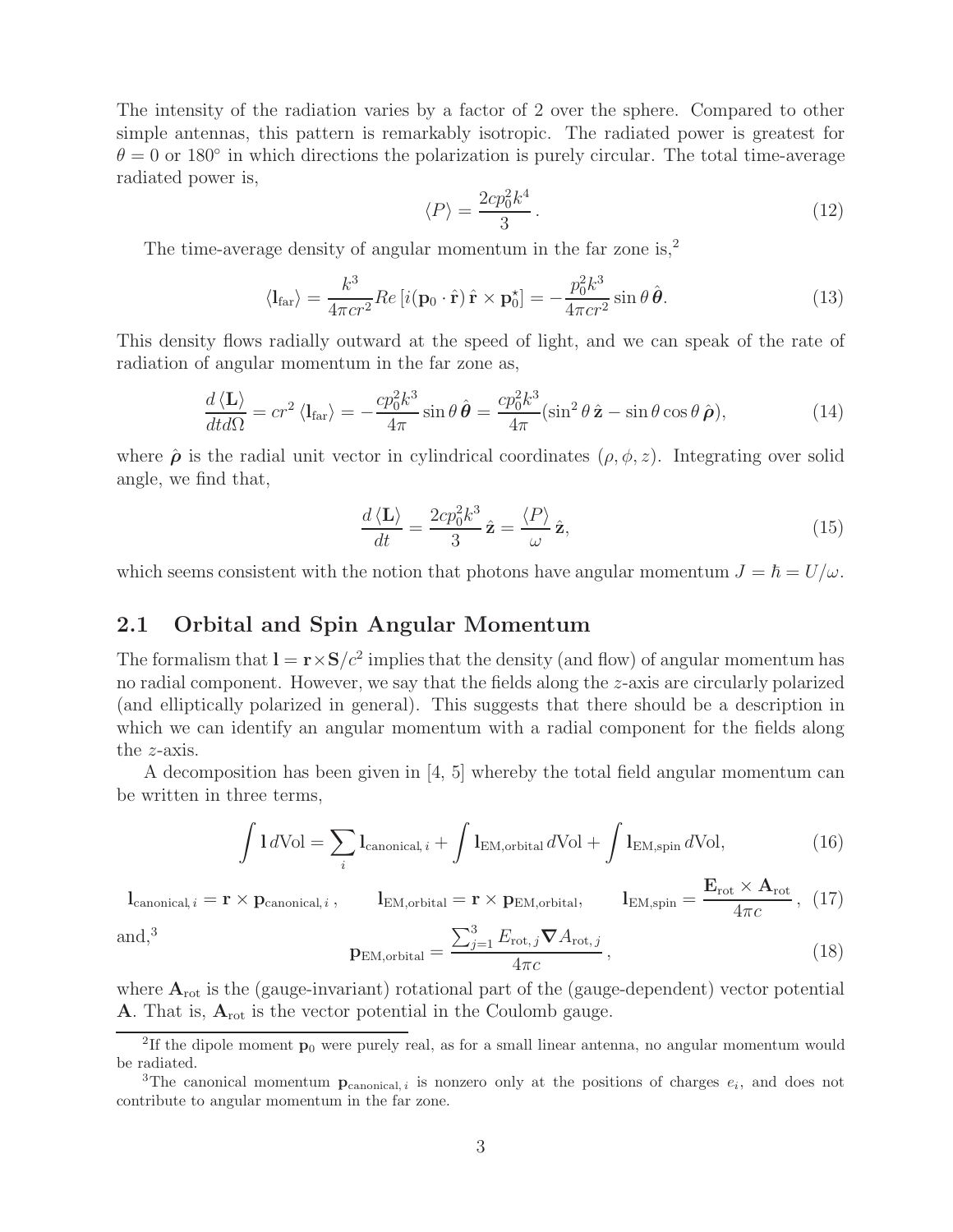The electric field is related to the Coulomb-gauge potentials by,

$$
\mathbf{E} = -\nabla V^{(C)} - \frac{1}{c} \frac{\partial \mathbf{A}^{(C)}}{\partial t} = -\nabla V^{(C)} - \frac{1}{c} \frac{\partial \mathbf{A}_{\text{rot}}}{\partial t} \approx ik \mathbf{A}_{\text{rot}} = \mathbf{E}_{\text{rot}},\tag{19}
$$

where the approximation hold in the far zone, noting that  $-\nabla V^{(C)}$  is the instantaneous electric dipole field, which falls off as  $1/r<sup>3</sup>$ . Then, in the far zone we have that the timeaverage spin-angular-momentum density, according to eq. (17), is,

$$
\langle I_{\text{EM,spin}} \rangle = \frac{Re(\mathbf{E}_{\text{rot}} \times \mathbf{A}_{\text{rot}}^*)}{8\pi c} = \frac{Re(i\mathbf{E} \times \mathbf{E}^*)}{8\pi ck} = -\frac{Im(\mathbf{E} \times \mathbf{E}^*)}{8\pi ck}
$$
  
\n
$$
= \frac{-p_0^2 k^3}{8\pi c r^2} Im[(\hat{\mathbf{r}} \times \mathbf{p}_0) \times \hat{\mathbf{r}}) \times ((\hat{\mathbf{r}} \times \mathbf{p}_0^*) \times \hat{\mathbf{r}})]
$$
  
\n
$$
= \frac{-p_0^2 k^3}{8\pi c r^2} Im[(\mathbf{p}_0 - (\mathbf{p}_0 \cdot \hat{\mathbf{r}}) \hat{\mathbf{r}}) \times (\mathbf{p}_0^* - (\mathbf{p}_0^* \cdot \hat{\mathbf{r}}) \hat{\mathbf{r}})]
$$
  
\n
$$
= \frac{-p_0^2 k^3}{8\pi c r^2} Im[\mathbf{p}_0 \times \mathbf{p}_0^* - 2iIm[(\mathbf{p}_0 \cdot \hat{\mathbf{r}}) \hat{\mathbf{r}} \times \mathbf{p}_0^*]] = \frac{p_0^2 k^3}{4\pi c r^2} (\hat{\mathbf{z}} + \sin \theta \hat{\boldsymbol{\theta}})
$$
  
\n
$$
= \frac{p_0^2 k^3}{4\pi c r^2} \cos \theta \hat{\mathbf{r}},
$$
 (20)

noting that  $\hat{\mathbf{z}} = \cos \theta \, \mathbf{r} - \sin \theta \, \hat{\boldsymbol{\theta}}$ . This is an appealing result, in that the spin angular momentum is full strength along the z-axis and vanishing in the  $x-y$  plane where the polarization is linear.

The time-average orbital-angular-momentum density in the far zone is, according to eqs.  $(17)-(18)$ ,

$$
\langle \mathbf{l}_{\text{EM},\text{orbital}} \rangle = \mathbf{r} \times \langle \mathbf{p}_{\text{EM},\text{orbital}} \rangle = \mathbf{r} \times \frac{Re\left(\sum_{j=1}^{3} E_{\text{rot},j} \boldsymbol{\nabla} A_{\text{rot},j}^{\star}\right)}{8\pi c}.
$$
 (21)

We expect that this angular momentum density to vary as  $1/r^2$ , so we must evaluate  $\langle \mathbf{p}_{\text{EM,orbital}} \rangle$  to order  $1/r^3$ , which requires keeping terms in **E** and  $\mathbf{A}_{\text{rot}}$  to order  $1/r^2$ .

However, neither  $\langle I_{\text{far}} \rangle$  of eq. (13) nor  $\langle I_{\text{EM}, \text{orbital}} \rangle$  has a radial component, so that  $\langle I_{\text{EM}, \text{spin}} \rangle$ +  $\langle \mathbf{l}_{\text{EM}, \text{orbital}} \rangle$  does not equal  $\langle \mathbf{l}_{\text{far}} \rangle$ .

That is, while the notion of a classical "spin" angular momentum is appealing as a precursor to a quantum analysis, it is not fully consistent in a classical-only view.

## **References**

- [1] G.H. Brown, *The "Turnstile" Antenna*, Electronics **9**, 15 (April, 1936), http://kirkmcd.princeton.edu/examples/EM/brown\_electronics\_9\_14\_36.pdf
- [2] L.B. Cebik, *The Turnstile Antenna. An Omni-Directional Horizontally Polarized Antenna*, http://www.cebik.com/turns.html
- [3] J.D. Jackson, *Classical Electrodynamics*, 3rd ed. (Wiley, 1999), http://kirkmcd.princeton.edu/examples/EM/jackson\_ce3\_99.pdf